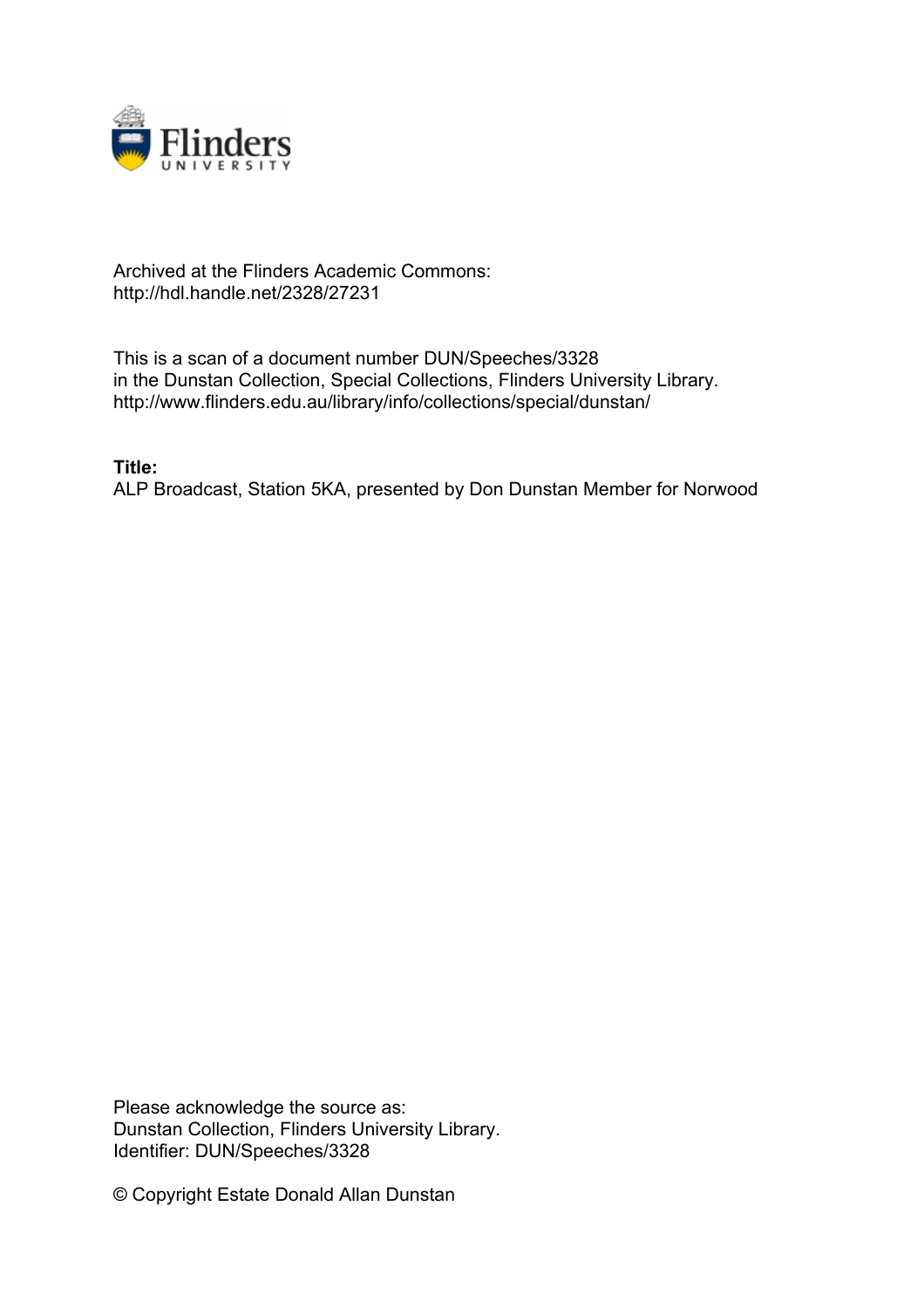## AoLoPo BHOADCAST *k/6/6*2 SKA

## PRESENTED BY DON DUNSTAN - MEMBER FOR NORWOOD

## Good Evening,

V/e are from time to time now being treated to happy pronouncements from L.C.L. politicians, the press, banking institutions and those who want to encourage the company investor, that happy days are here again. There is, they say, a significant economic recovery, the employment situation is steadily improving and no-one really has anything to worry about.

How I wish that they were right. There are two classes of people grossly affected by employment difficulties. One is unskill white collar workers over  $40$ . There are numbers of them desperate for jobs and trying to eke out a bare existence on social service benefits. I have numbers of piteous letters from wives or relative asking me if I ean find some employment for these people. I wish I could. But all the factories to which I used to be able to go to ask them to employ a man are now in<sub>+Skg</sub>h difficulties that they are more likely to put men off than to/them on. The other class is teenagers. There is a sickenlngly large class of these completely unable to find employment. Let me give some examples. A youth aged 18, of good family and with an Mermediate Certificate has been looking **for** work now for some months. He cannot get anything, not even a job sweeping floors. On several occasions when he has applied for jobs recently, there have been between *kO* or 80 applicants for the one position. He registered with the Commonwealth Employment Bureau. 'They only were able to suggest one vacancy to him. He went to the firm concerned only to find that the position had been filled one month before. At one place he went to there was a large number of applicants for an office boy's position which involved doing jobs mainly of a menial character. The boy they took had a Leaving Certificate.

Another youth, an English migrant, with the equivalent of our Intermediate Certificate managed to get an' appointment with the employment manager of a large city firm. The Manager kept him waiting a long time. The boy felt ill, explained this to the office and went home - he had an acute attack of a gastric disorder and had to have medical attention. The manager concerned would not give him another interview and he has been unable to get a job of any kind since. .

Another youth, a migrant, worked for an electrician for a year under a promise of **an** apprenticeship. The electrician then